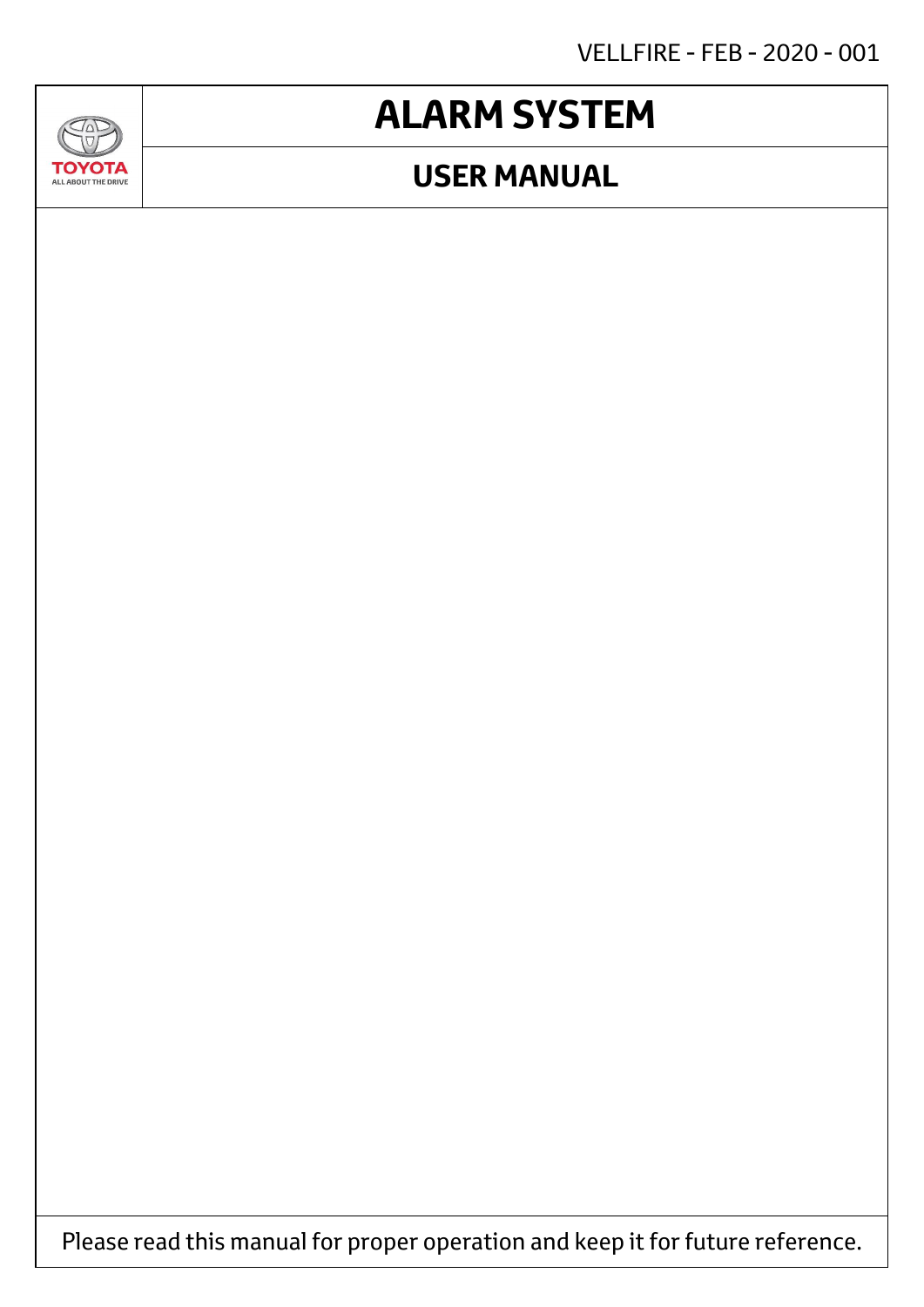## VELLFIRE - FEB - 2020 - 001

## $\Delta v$ ΤΟΥΟΤΑ ALL ABOUT THE DRIVE

# **ALARM SYSTEM**

## **USER MANUAL**

| <b>Section</b> | <b>Title</b>                                                       | Page           |
|----------------|--------------------------------------------------------------------|----------------|
| 1.0            | <b>Introduction</b>                                                | 1              |
| 2.0            | <b>Security Overview</b>                                           |                |
| 2.1            | Arming the alarm system                                            | $\overline{2}$ |
| 2.2            | Sensor exclusion                                                   | 3              |
| 2.3            | Disarming the alarm system                                         | $\overline{4}$ |
| 2.4            | Alarm activation                                                   | $4 - 5$        |
| 2.5            | Alarm activation diagnostic                                        | 5              |
| 2.6            | PIN code                                                           | 6              |
| 2.7            | Emergency override - how to disarm the alarm using the<br>PIN code | $6 - 7$        |
|                |                                                                    |                |

#### **Warranty 3.0 8**

Please read this manual for proper operation and keep it for future reference.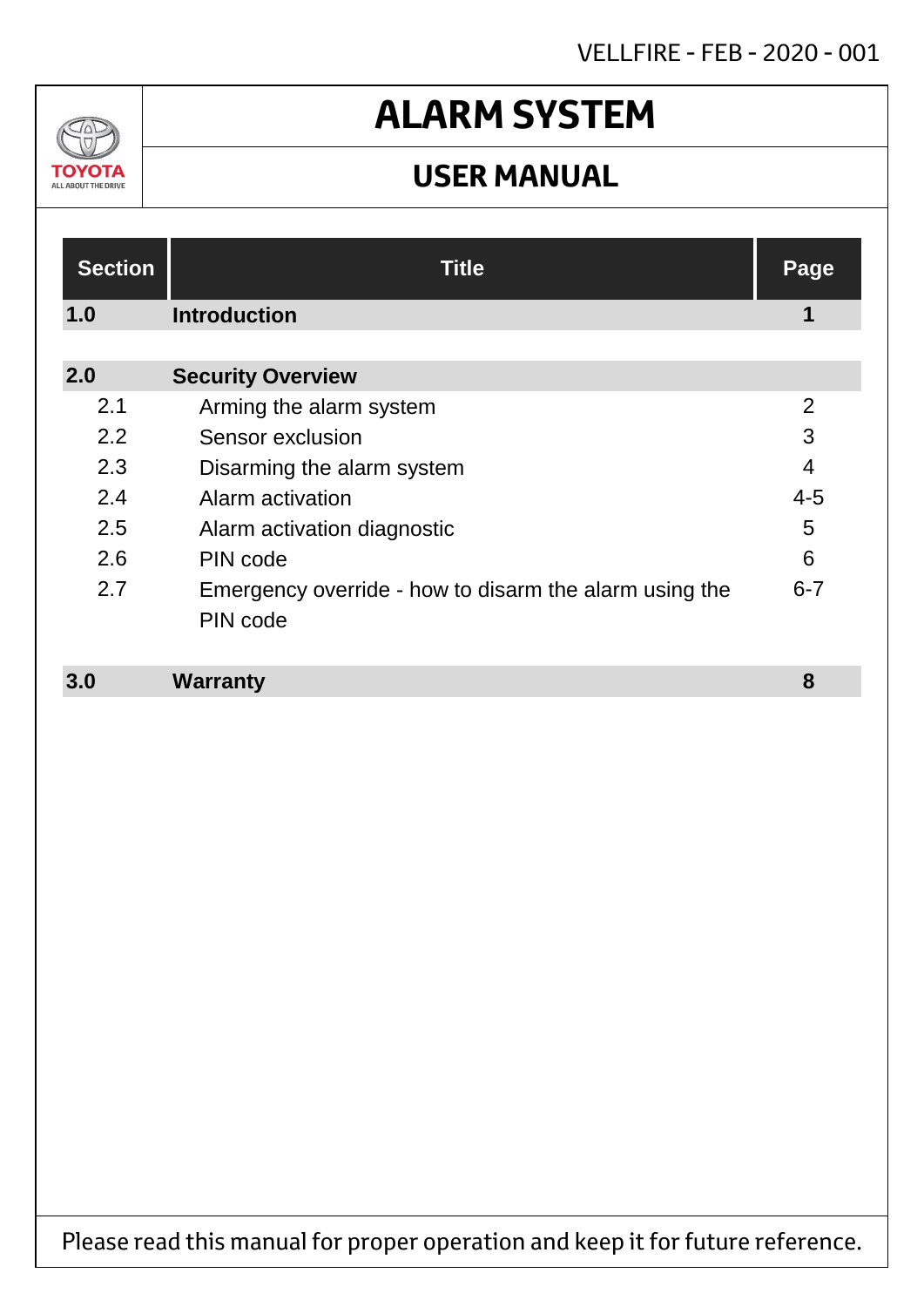

# **SECTION 1.0**

## **Introduction**

To reduce the possibility of the vehicle being broken into or stolen, the following precautions should always be taken when leaving the vehicle unattended.

- Close all windows. The smallest gap could present an opportunity to a thief. take all valuables with you, or lock them in the glove box or boot compartment. Do not leave vehicle ownership documents in the vehicle.
- Ensure all doors, the glove box and bonnet boot compartment are properly closed and the alarm system is armed.
- At night, park in a well illuminated area.

The vehicle is equipped with double alarm protection. When the vehicle is being attempted by thief, the double alarm will generate siren sound and/or horn sound with blinker light flashing.

### **! WARNING**

No additions or modifications should be made to the security system installation or its components. Any repairs on the security system or its components should be undertaken by an Authorised Toyota Dealer.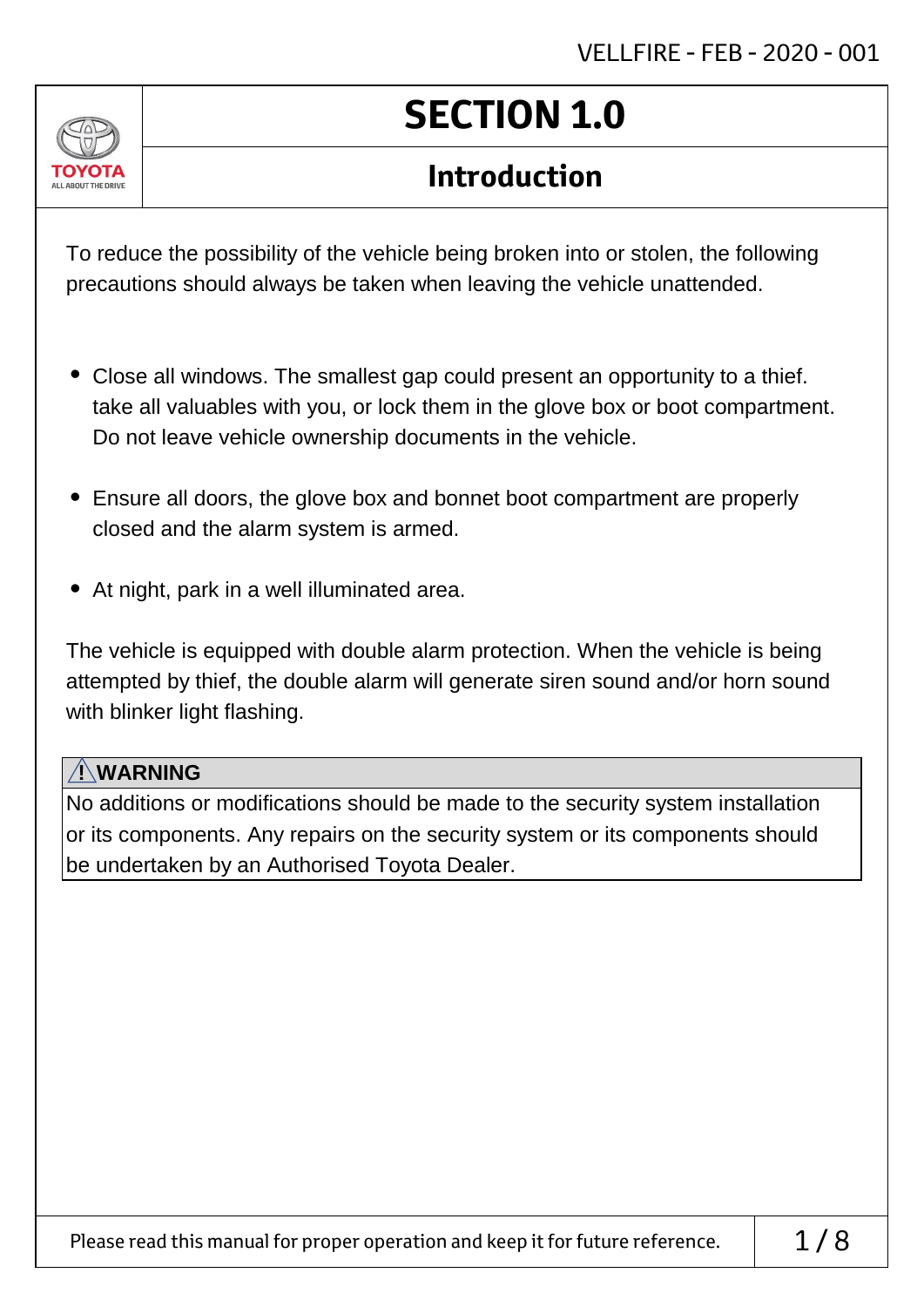## **Security Overview**

To assist in securing your vehicle, the following features are provided. Alarm system comprising warning siren with backup battery, "Vehicle immobiliser", perimetric protection and interior movement sensor with "Smart key" electronically coded to the vehicle.

### $(i)$  Note

ALL ABOUT THE DRIVE

"Vehicle immobiliser" and "Smart key" - standard feature of the vehicle.



#### **Arming the alarm system 2.1**

The alarm system is armed when the "Smart key unit" or "Smart Entry" is used to lock the vehicle.

Press the lock button on the "Smart key unit" to lock the vehicle or "Smart Entry"- Touch the front door lock or push the back door button (a) (\* please refer to above illustration). The turn signals will flash once. The alarm LED will illuminate for 30 second and then starts flashing to indicate that the alarm system is armed.

## $\lceil i \rceil$  Note

Door ajar warning

Door - if any of the doors is ajar, the vehicle buzzer will beep for 5 second. Bonnet - if the bonnet is open, the alarm will issue 3 warning beeps.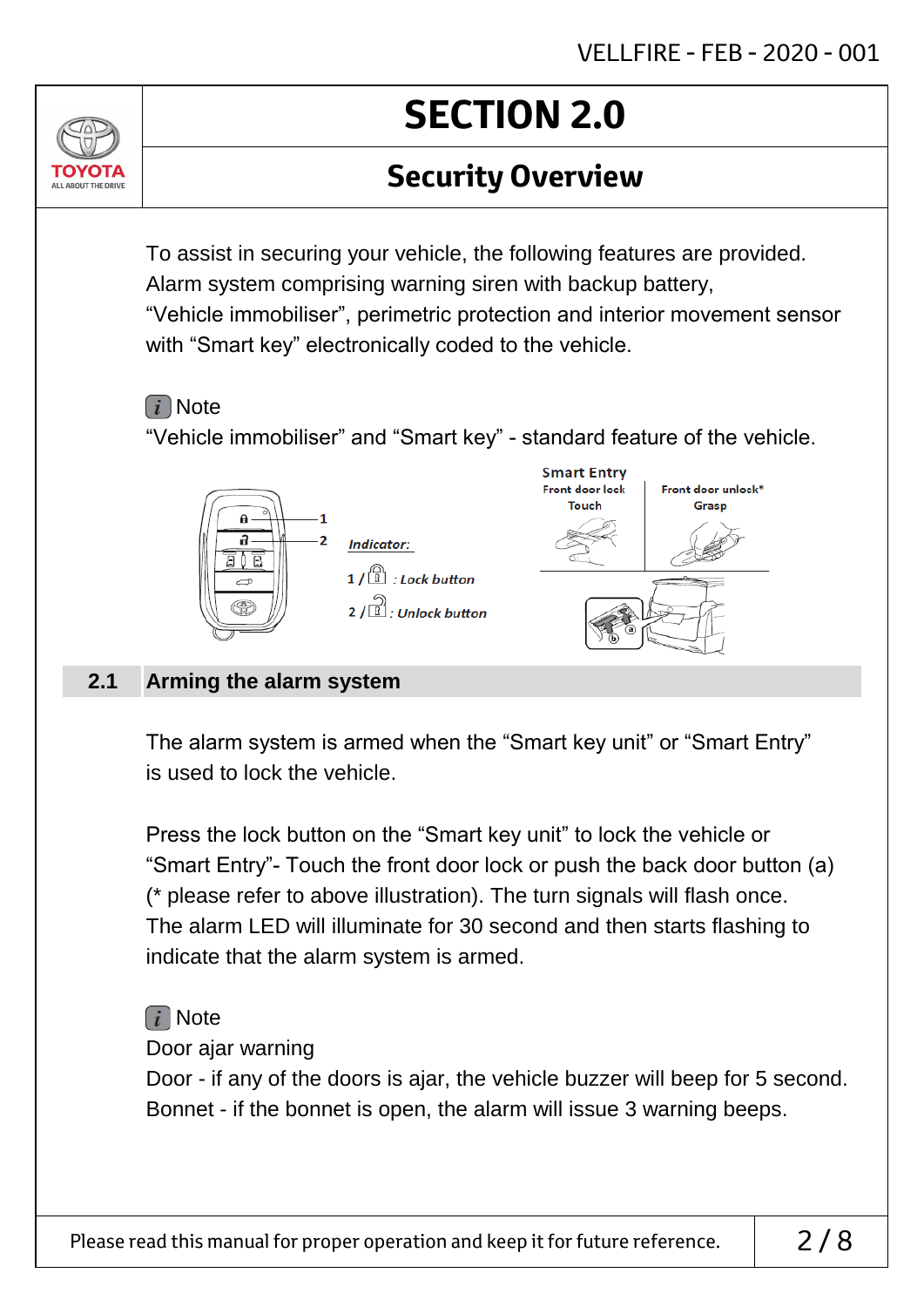## **Security Overview**

#### **Sensor exclusion 2.2**

ALL AROUT THE DRIV

If you have to lock the vehicle but leave the windows open, you can exclude the interior movement sensor from the alarm protection.



\*To exclude the interior movement sensor, proceed as follows:

Switch the ignition ON > OFF and within 5 second press and hold the alarm LED push button until the LED flashes once. The sensor is excluded from the alarm protection.

### $\lceil i \rceil$  Note

The interior movement sensor is excluded for 1 arm cycle only.

### **Warning**

The interior movement sensor FEB be activated by any of the followings:

- Dangling accessories
- Automatic or high pressure vehicle washes
- The impact of hail, lightning strikes, or other kinds of impact or continuous vibrations
- Any opened window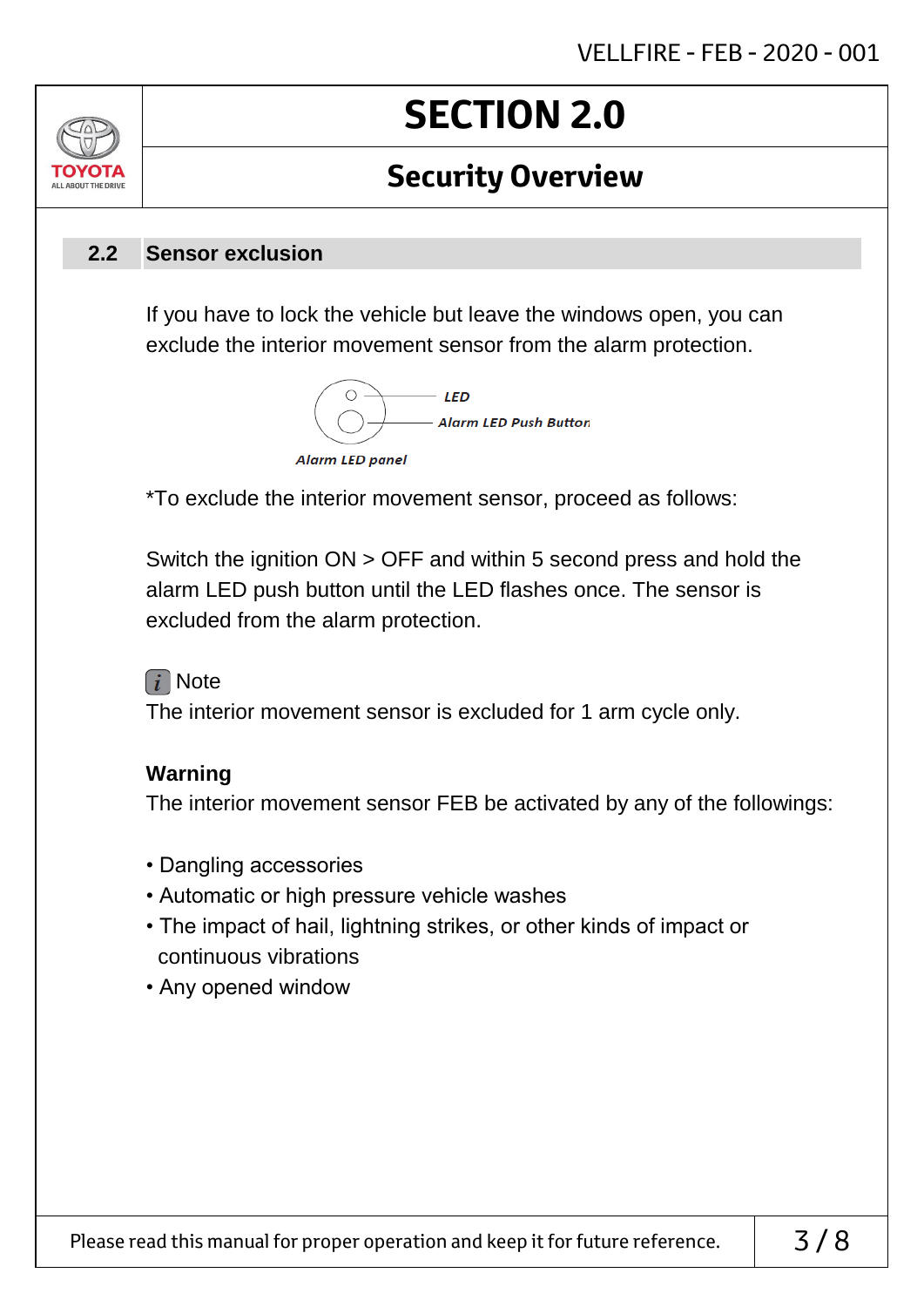## **Security Overview**

#### **Disarming the alarm system 2.3**

ALL AROUT THE DRIV

The alarm system is disarmed by unlocking the vehicle using the unlock button on the "Smart key unit" or "Smart Entry" - Grasp the front door unlock or push the back door button (b) (\*please refer to page 2 illustration).

Press the unlock button to unlock the vehicle - the turn signals flash twice.

- $\sqrt{N}$  1) After engine start, please refer to alarm LED light, if alarm LED light 'ACTIVATE/BLINK', please use PIN code to DISARM the alarm (LED light goes off) before driving.
	- 2) When alarm triggers, press "Smart Key unit" to Lock and Unlock, if alarm siren still triggers, please use PIN code to disarm (please refer to page 5 - EMERGENGY OVERRIDE).

### $\lceil i \rceil$  Note

If a door has not been opened within 30 second of unlocking the vehicle, all doors will automatically relock and the alarm system rearms.

#### **Alarm activation 2.4**

The system activates an alarm if the following unauthorised actions are carried out when the vehicle is locked.

- 
- 
- Opening of a door Switching on the ignition
- Opening of the bonnet Movements in the vehicle
- 
- Opening of the back door Disconnection of the siren

The siren is sounded for approximately 30 second per cycle up to a maximum of 9 cycles.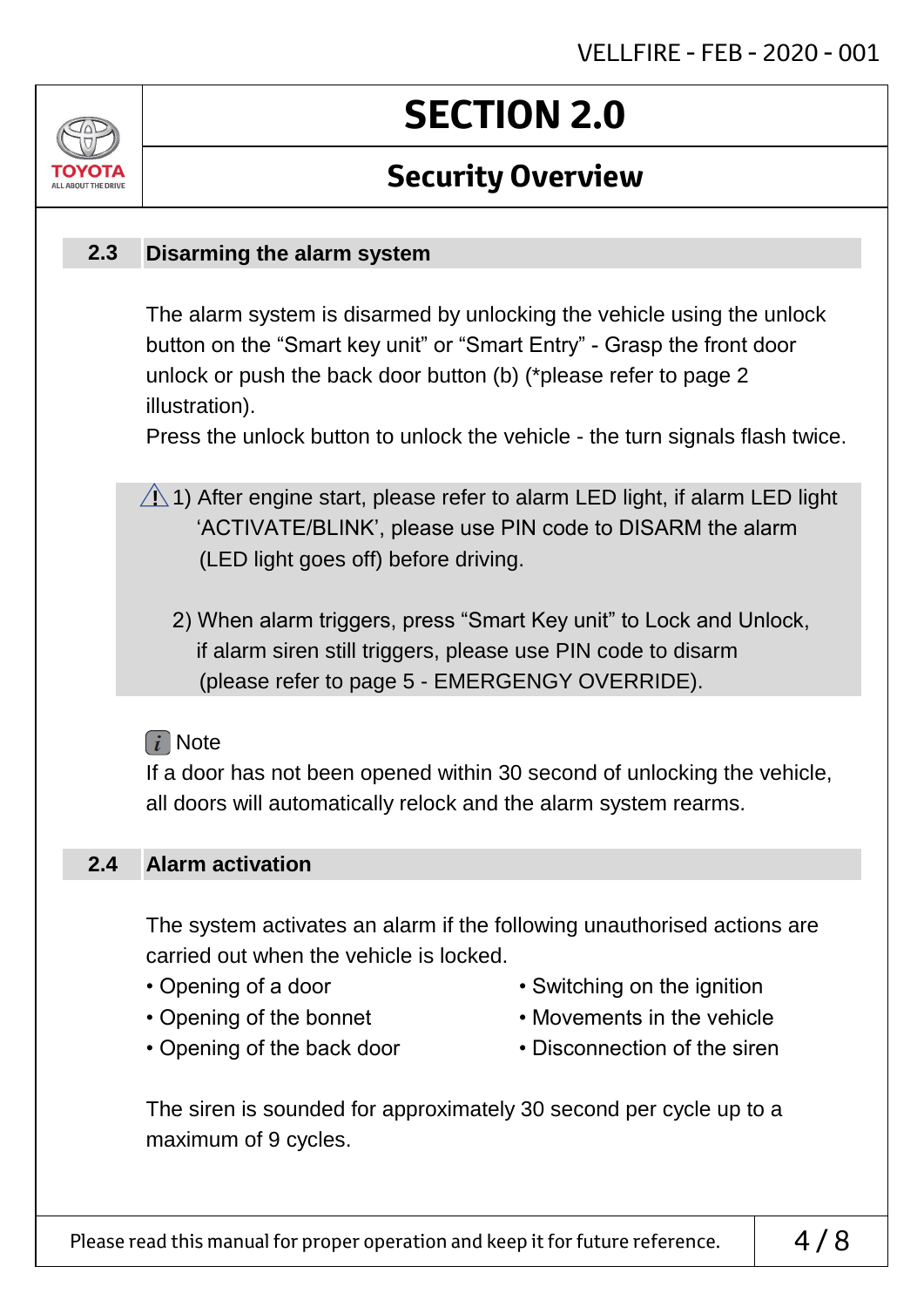## **Security Overview**

### **Switching off the alarm activation**

 $\sqrt{1}$  In case an alarm had accidentally activated.

- 1) Please make sure hazard switch is switched OFF. (If hazard is turned ON)
- 2) Press unlock buttton to disarm alarm. If alarm remain activated, please use PIN code to disarm (please refer to page 5 - Emergency Override)

#### **Alarm activation diagnostic 2.5**

**ALL AROUT THE DRIV** 

If an alarm had activated, on unlocking the vehicle with the "Smart key unit" or "Smart Entry", the alarm will issue 3 beeps. Check the alarm LED display:

**1 flash** - alarm activated by the opening of any door

- **2 flashes** alarm activated by movement in the vehicle
- **3 flashes** alarm activated by the opening of the bonnet
- **4 flashes** alarm activated by switching on the ignition
- **8 flashes** alarm activated by the disconnection of the siren

### $\lceil i \rceil$  Note

Alarm diagnostic memory will be cleared and LED display will go OFF when "Smart key unit" or "Smart Entry" is used to lock the vehicle or ACC switch turned ON.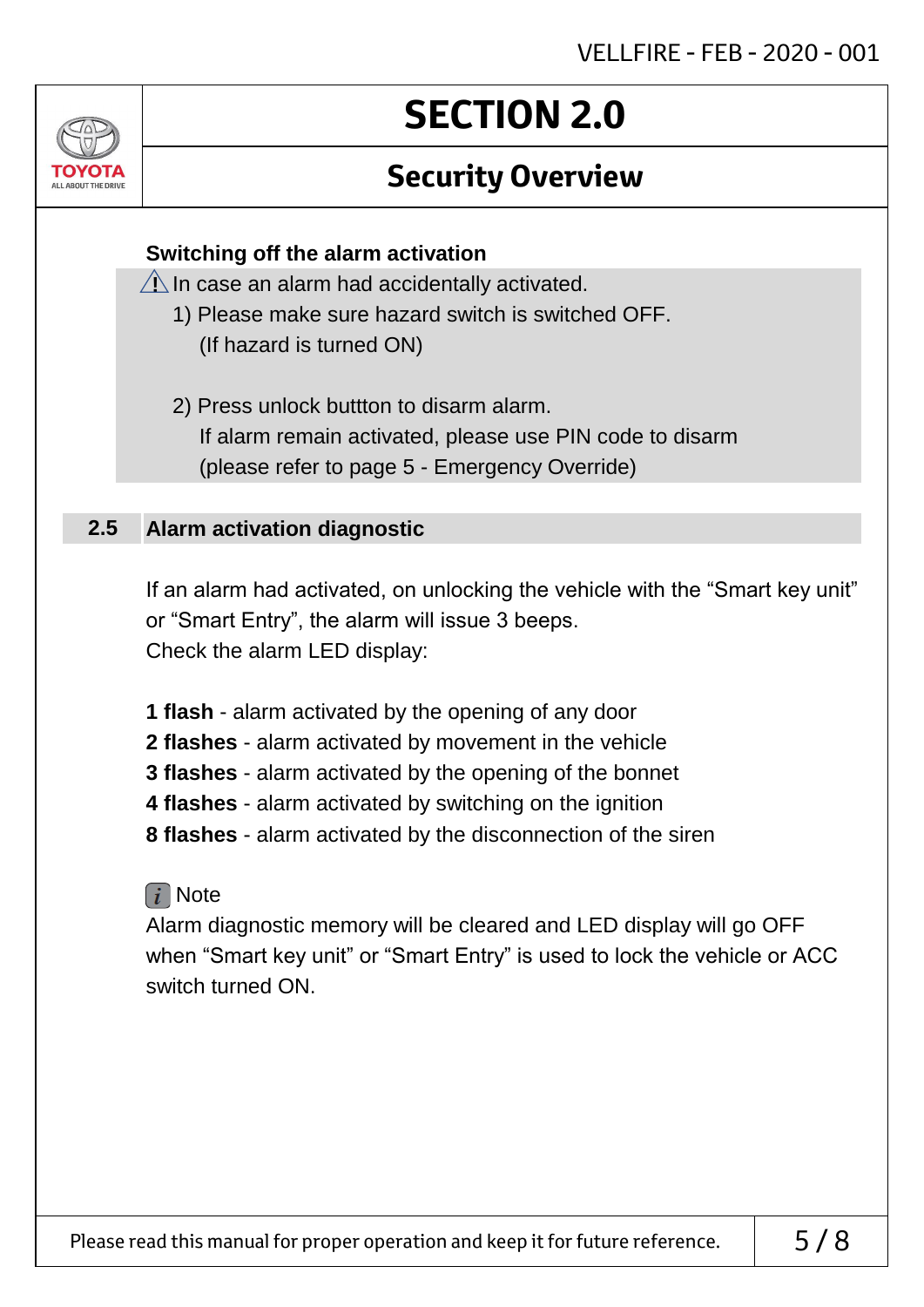## **Security Overview**

#### **PIN code 2.6**

ALL AROUT THE DRIV

The alarm system PIN code for emergency override is printed on the PIN code card.

In case of an emergency override e.g. the "Smart key unit" is not available to disarm the alarm, enter the PIN code using the Alarm LED Push Button for manual disarm.



### $\lceil i \rceil$  Note

Copy the PIN code and keep the code card together with this manual in a safe place.

#### **Emergency override - how to disarm the alarm using the PIN code 2.7**

This feature is used if the "Smart key unit" is out of function.

- Push the button on the alarm LED panel the number of times corresponding to the first digit of your PIN code. The LED will flash each time you press the button, a longer flash will confirm that the right PIN code digit has been entered. Wait for this long flash of LED before entering the next digit.
- Proceed the same way for the next 3 digits. The system will disarm as soon as the last digit is entered.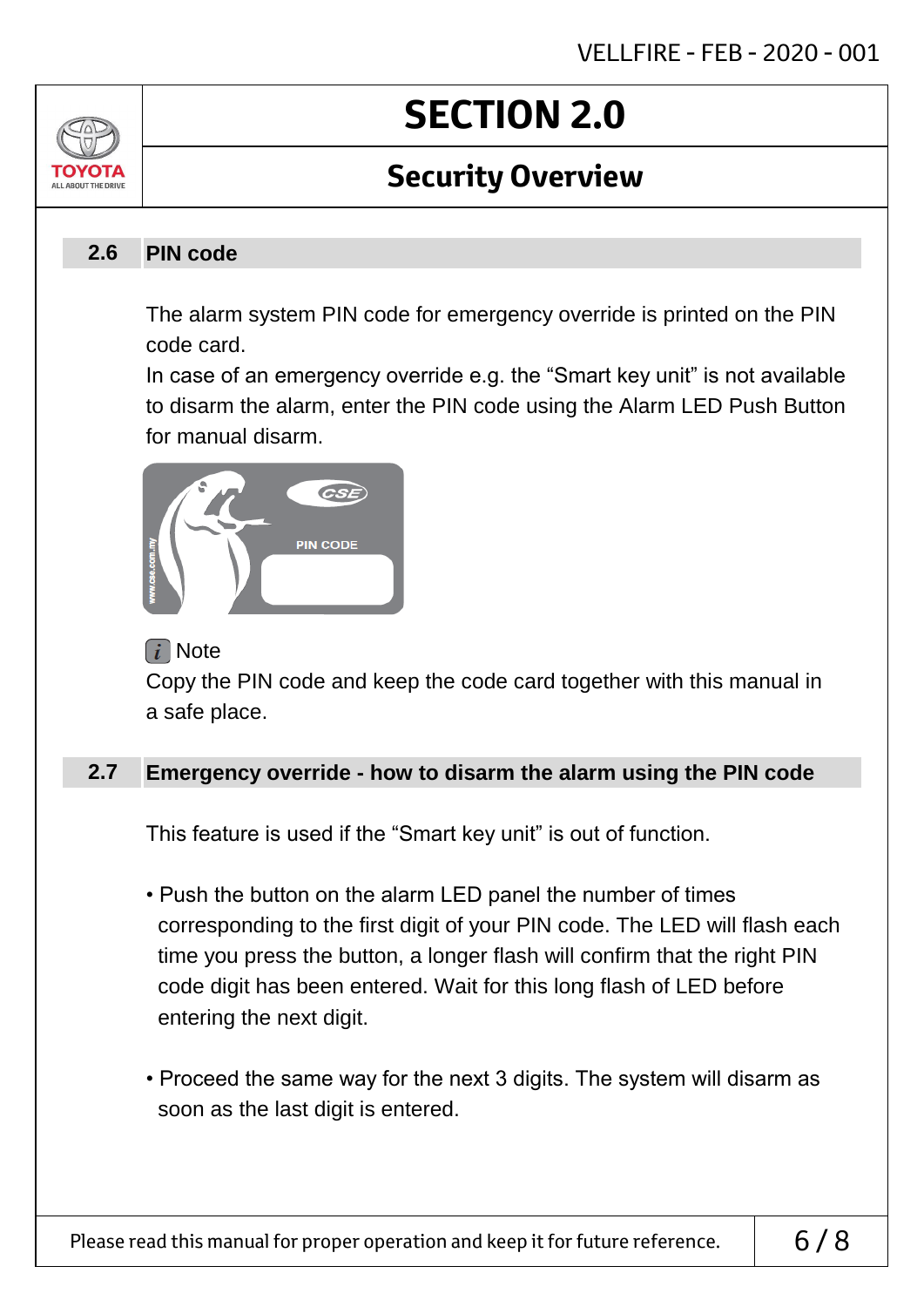## **Security Overview**

• If the PIN code is pressed wrongly, wait for 5 second and repeat steps again from the start.

 $\Delta v$ 

ΤΟΥΩΤΑ ALL ABOUT THE DRIVE